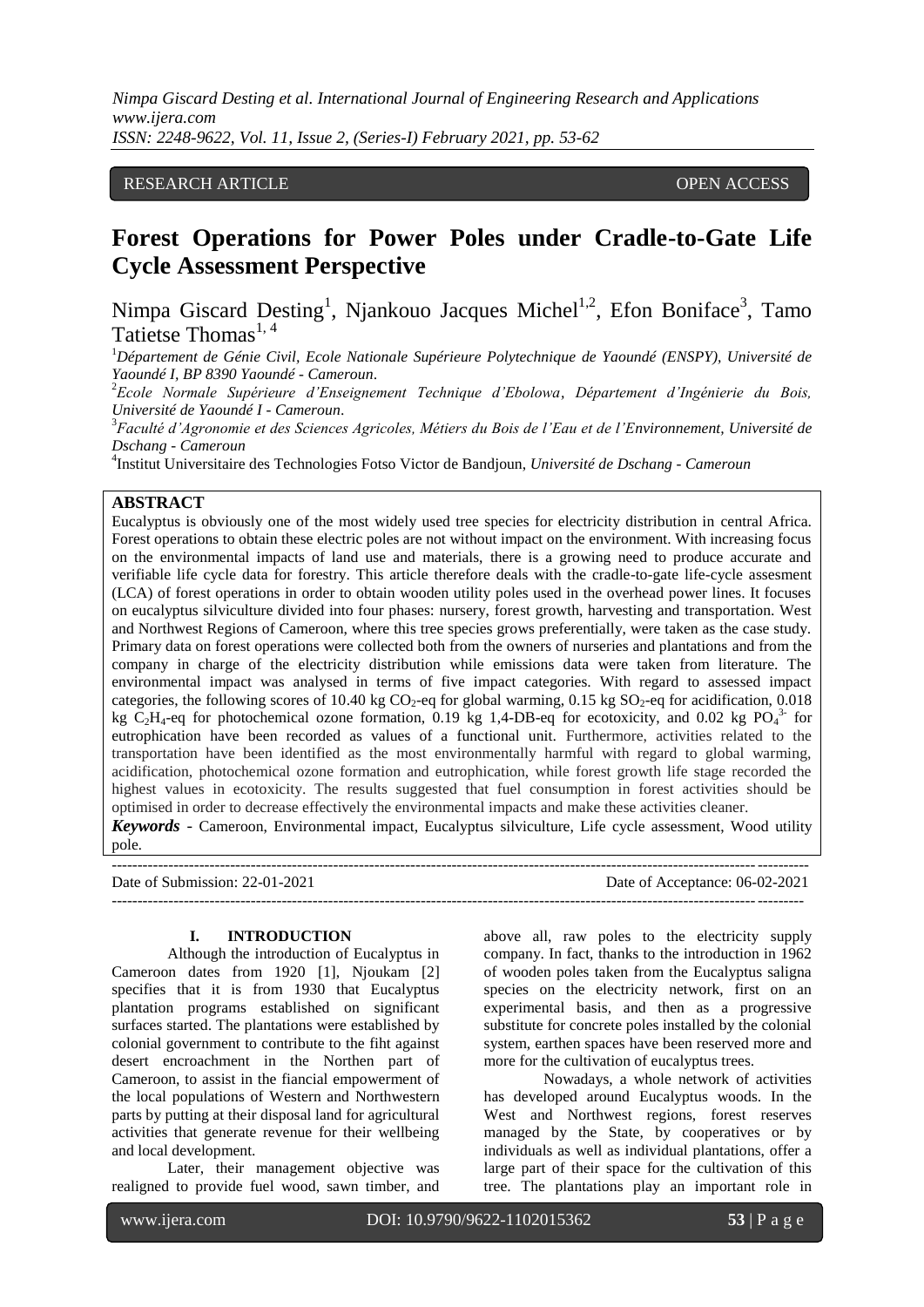supplying raw poles to local and sub-regional market.

As a major operator in the energy sector in Cameroon, Eneo initiated the signing of major agreements with ANAFOR (the National Forestry Development Agency) and many City Councils across Cameroon at the end of 2018. These agreements are aimed at developing eucalyptus forests, for an estimated potential of 200,000 raw wood poles annually [3]. Thereby, Eucalyptus production is likely to increase. But, for recent decades, the burdens that a particular product may impose on human health and the physical environment are receiving increased consideration. Thus, since the use of renewable resources is one of the most important sustainability topics, and is directly related to the well-being of society, both in the short and long term; offsetting the negative effects of pollution on human health and climate, we are called upon to ask ourselves what impacts these forestry operations generate on the environment?

One of the ways of determining the environmental burdens of a product or an activity can be done using life cycle assessment (LCA) [4, 5, 6]. If a number of research has been done throughout the world [7, 8, 9, 10, 11, 12, 13, 14] and is still being carried out [15, 16] to understand environmental impact related to forest operations under LCA perspective, just few studies, conducted with that approach in developing countries context, have been recorded [17, 18], and none of them included the eucalyptus production.

The work presented herein is part of the general investigation (i.e. cradle-to-grave) that included the eucalyptus silviculture, pole shaping, pole treatment, pole in-service, and pole final disposal [19, 20]. Its purpose reports on the environmental impacts of silviculture resource management activities including tree nursery, forest growth, harvesting and transportation of eucalyptus, referred to as a forest resource cradle-to-gate LCA. It begins with the presentation of the methodology that sustains this cradle-to-gate LCA study. Results are then provided and discussed. It ends with a conclusion which recalls its achievements and specifies its limits.

# **II. MATERIALS AND METHODS**

The current cradle-to-gate approach was adopted since the main activities required to obtain Eucalyptus tree used as a raw material for wooden utility poles, are limited to forest operations. In fact, in this contexte, a formal cradle-to-grave analysis would not be of practical value.

## **2.1 Goal and scope definition**

According to the ISO standard for LCA [21], goal and scope definition is the LCA phase in which the aim of the study, and in relation to that, the breadth and depth of the study are established.

## **2.1.1 Goal definition**

The goal of this study was to document the cradle-to-gate LCA of the forest operations leading to the production of raw eucalyptus wodeen poles from the western and northwestern Cameroonian highlands. Its output is intended for use by any company engaged in the production of raw wood poles to assess the environmental profile of its wooden electric poles. Researchers and LCA practitioners are equally concerned since the study can serve as benchmark to other wood utility pole related LCA studies conducted in developing countries context.

# **2.1.2 Scope definition**

In defining the scope of this study, the following aspects are outlined.

# **2.1.2.1. Functional unit (FU)**

Although in the context of forest operations, the FU is generally taken as a certain mass or volume of plant material [22, 23], we consider in this study a FU which is similar to that used in the LCA of electric poles. In fact, we are dealing with a part of the general investigation that included not only the Eucalyptus silviculture, but also pole shaping, pole treatment, pole in-service, and pole final disposal. Thus, as shown by Nimpa et al. [24], most LCA utility pole practitioners use a unitary FU defined as one *x* m pole processed and used in power distribution line with a lifetime of *y* years. So, one eucalyptus tree requiring twelve years of growth to mature was taken as a FU.

# **2.1.2.2. Description of the system under study**

The boundary of the investigated system is illustrated in Fig. 1. The system consists of main activities carried out in the eucalyptus silviculture operations for raw poles. It has been assessed according four stages: (1) Nursery (nursery operations to grow eucalyptus tree seedlings); (2) Forest growth (Field preparation, fill planting of eucalyptus seedlings, and thinning of eucalyptus forest to grow eucalyptus trees), (3) Harvesting (harvest of eucalyptus saw logs), and Transportation (transport of raw poles to supplier or Eneo sites).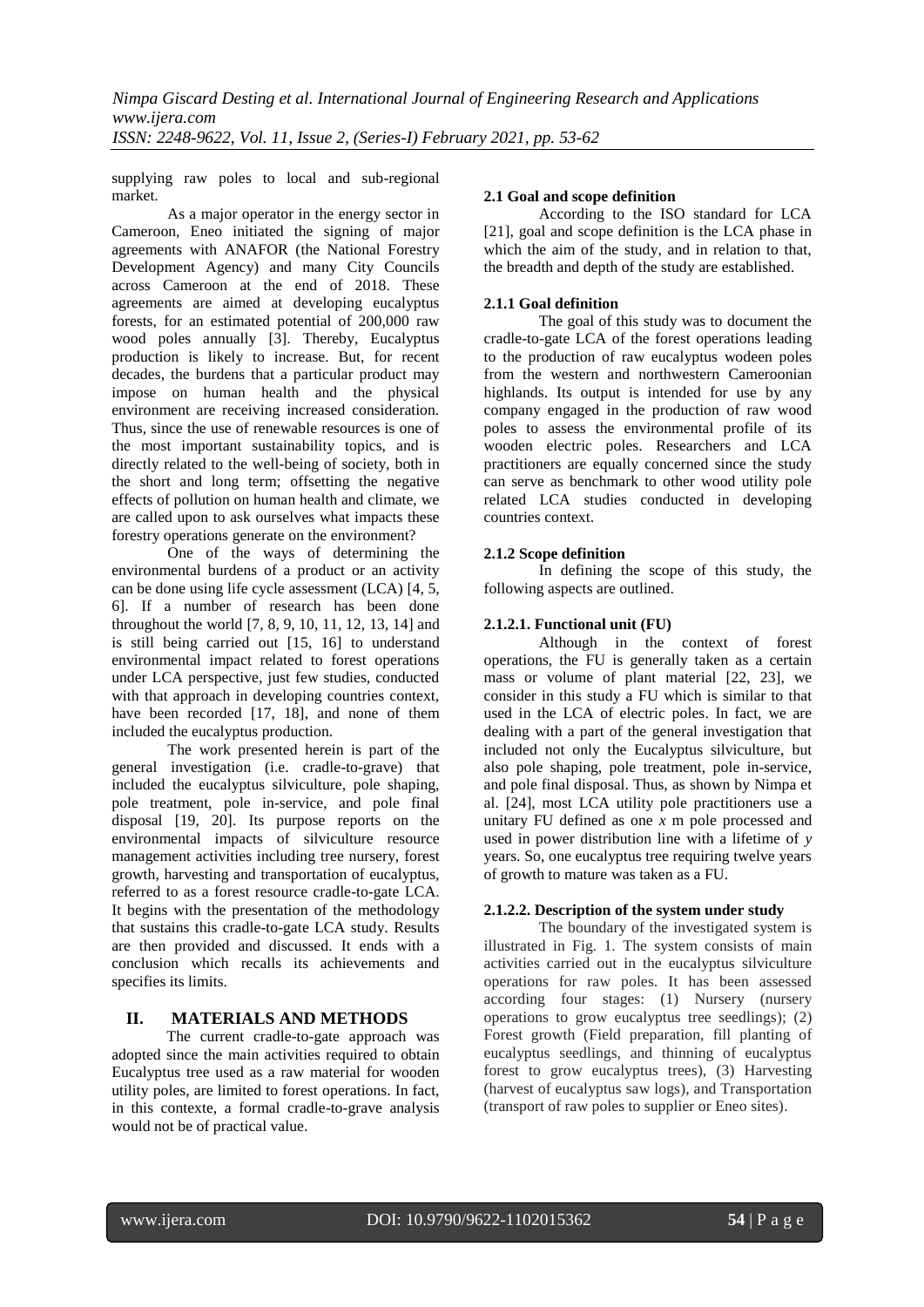

**Fig. 1:** Process flow of forest operations for eucalyptus power poles production in Cameroon

## **2.1.2.3 Selected impact categories and methodology of impact assessment.**

According to Jawjit et al. [25] and Eshun et al. [18] impact categories presented below have been found relevant to fit the aim of such a study.

**Global warming**: Global warming is assessed in terms of greenhouse gases (carbon dioxide  $(CO<sub>2</sub>)$ , methane  $(CH_4)$ , and nitrous oxide  $(N_2O)$ ), which are the main pollutants contributing to the increasing temperature in the lower atmosphere. This raise of global temperature is expected to cause climatic disturbance, desertification, rising sea levels and spread of disease. Climate change is one of the major environmental effects of forest activity, and one of the most difficult to handle because of its broad scale. The combustion of fuels in the various silvicultural activities is one source of these gases. Global warming is calculated in this study as kilograms of  $CO<sub>2</sub>$  equivalents.

**Acidification**: This impact category is owing to the emission of acidifying substances. Sulphur dioxide  $(SO<sub>2</sub>)$  and nitrogen oxides  $(NO<sub>x</sub>)$  are the main pollutants emitted into the air. Once they are combined with other substances in the atmosphere, the whole turn into acids and reach the earth's surface as rain or fog. it causes ecosystem impairment of varying degree, depending upon the nature of the landscape ecosystems. The combustion of fuel is the main source of  $SO_2$  and  $NO_X$ emissions. Acidification is calculated in this study as kilograms of  $SO<sub>2</sub>$  equivalents.

**Photochemical oxidant**: Ozone is protective in the stratosphere, but on the ground-level it is toxic to humans in high concentration. Photochemical ozone is formed by the reaction of volatile organic compounds and nitrogen oxides in the presence of heat and sunlight [26]. The impact category depends largely on the emission of CO,  $CH_4$  and NO<sub>X</sub>, and NMVOC (non-methane volatile organic (non-methane volatile organic compounds), which are considered to be tropospheric ozone precursors, are caused by combustion of fuel during forest operations. Photochemical oxidant formation is calculated in this study as kilograms of  $C_2H_4$  (ethylene) equivalents.

**Ecotoxicity:** The ecotoxicity impact category refers to the impact of toxic substances on various ecosystems and includes ecologically toxic constituents released to the soil during the nursery and forest operations. The main considered substances in this study are heavy metals, such as copper. Ecological toxicity is calculated in this study as kilograms of 1,4-DB (1,4-dichlorobenzeen) equivalents.

**Eutrophication**: Eutrophication occurs when there is an excess of nutrients (usually N or P) in a body of water. Fertilizers used in eucalyptus silviculture are the main agents responsible for nitrogen and phosphate emissions that enrich soils and waters with nutrients that can cause unwanted variation in species composition endangering the ecosystem. In marine ecosystems, for example, these substances encourage the rapid growth of algae which endanger the biodiversity of the environment by depriving the rest of plant organisms of  $CO<sub>2</sub>$  and light. As a result, the oxygen level in the environment drops, threatening the survival of flora and fauna. Eutrophication is expressed as kilograms of phosphate equivalent (kg eq- $PO<sub>4</sub><sup>3</sup>$ ).

#### **2.2 Life cycle inventory (LCI)**

The international standard for life cycle impact assessment [21] considers that LCI involves the collection and computation of data to quantify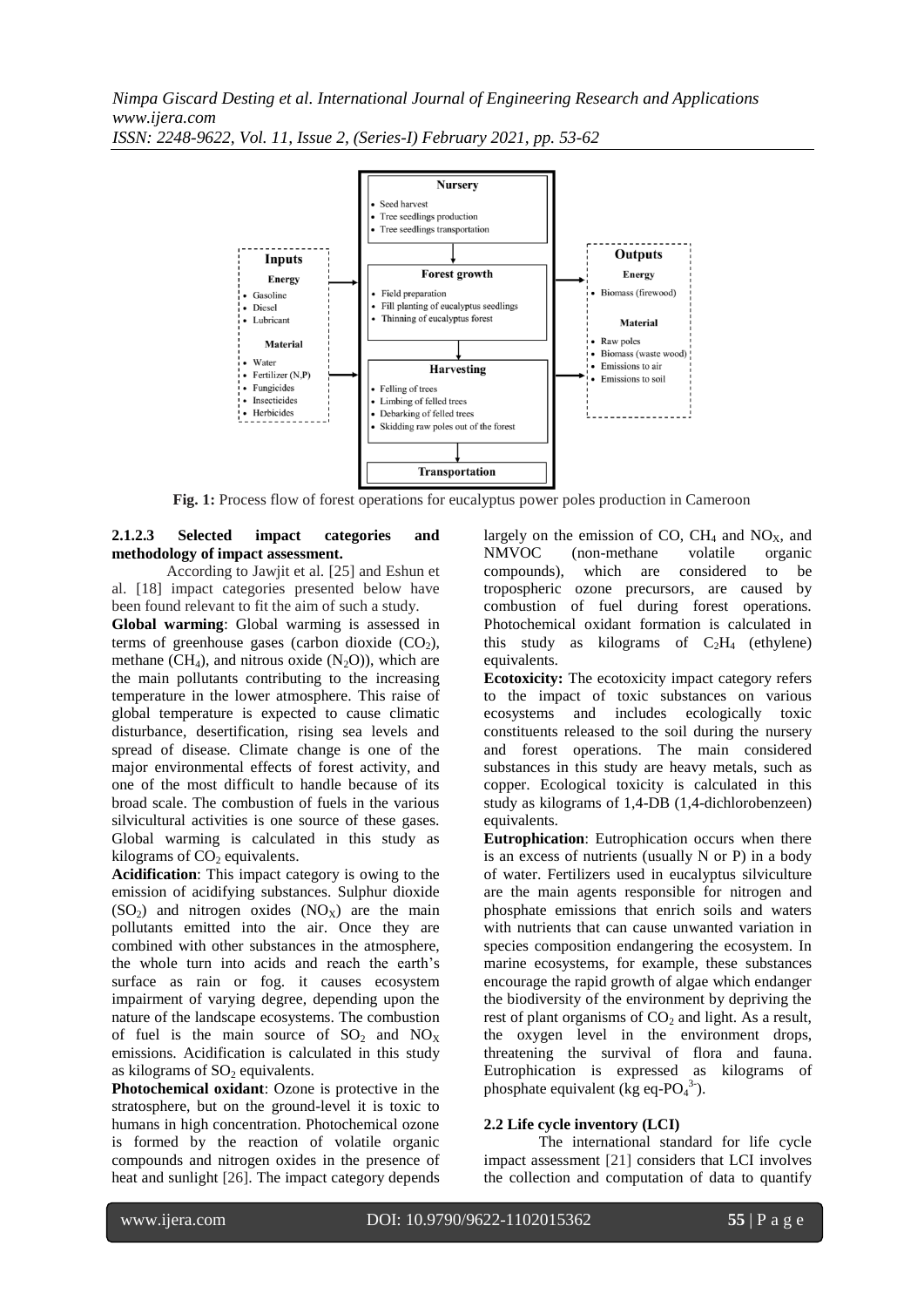relevant inputs and outputs of a product or a system, including the use of resources and emissions to air, water and soil associated with the system. These data are derived from the activities related to system boundary as described in the scope definition (section 2.1.2.).

# **2.2.1. Data collection procedure**

We collected primary data on nursery operations, forest management and harvesting operations using landowner surveys. Three nurseries (two in the Northwest Region and one in the West Region) and three eucalytus forests (one in the Northwest Region and two in the West Region) were surveyed. In order to interview those who were most likely to identify the real situation in the field, nurseries and euclyptus forests were identified with the assistance of the regional offices of the National Forestry Development Agency (ANAFOR) in Bafoussam and Bamenda Cities. These offices, in colaboration with Eneo the major operator in the energy sector in Cameroon, also facilitated the visits and interviews in West and Northwest Region. In order to undertake some comparative data, information was also gathered from farmers who subcontract raw poles supply to Eneo during a meting between Eneo and its subcontractor. After completing the surveys and doing the preliminary analyses of the data, a few hours workshop was conducted at each site to validate the observations and results with the respondents, the staff of ANAFOR and those of Eneo. The main resulting considerations are presented here below.

**Nursery**. Nursery activities range from collecting seeds to transporting mature seedlings to the transplanting site in the forest. In fact, seeds (seedshells properly said) are collected directly from local stands of a species, from a number of trees to ensure a wide genetic base (the diversity of genes). This is done manually and only the gasoline used by motorcycles to travel to the plantations over a distance of about 20 km to collect these seeds is taken into consideration. Note that one kilogram of seed-shells contains about 300,000 seeds in powder form which will produce around 200,000 seedlings. All nursery activities are done manually. During sowing, except for the water irrigation, there are in some cases an initial inoculation with nitrogen fertilizer (approximately 65 g of urea), herbicide (0.1 l Roundup), insecticide (0.1 l of Dursban), and fungicide (25 g of copper oxychloride) for each seedbed expected to produice 500 young seedlings. This is necessary for good plant development since it increases plant disease resistance and help alleviate plant stress by enhancing the plant's water and nutrient uptake. Once the young seedlings are transplanted into the black polyetylene nursery bags, during the 4 to 5 months necessary for their growth (24-35cm high), urea can still be applied 260 g for 500 plants) as well as an insecticide (0.4 l of Dursban for 500 plants) and a fungicide (300 g of copper oxychloride for 500 plants). About 5,000 seedlings are transported from the nursery to the plantation in light duty vehicle (van) over a distance of about 50 km.

**Forest growth**. This phase bigins with site preparation. It consists of weeding which is done either by manual clearing or most of the time by herbicides spray as it is generally the case (Matthews et al., 2003) given the large areas of the plantations (use of about 4 l of Roundup per hectare). After weeding eucalyptus growth step begin with the planting of the seedlings from nurseries at a density of 2,500 seedlings per hectare (i.e 100/2 x 100/2). Input supplies are mainly consumed during the first 3 years. During this period, it is assumed a total of a spray application of 12 l of herbicide (Roundup: Glyphosate), 9 l of insecticide (Dursban: Chlorpyrifos), and 4 kg of Fungicide (copper oxychloride) per hectare. It is assumed as well a manual use of around 200 kg of fertilizer (diammonium phosphate: NP: 18 - 46). One hectare of cultivation under these conditions generates around 800 usable wooden poles.

**Harvesting**. Trees suitable for harvesting (those having at least 12 years) are first identified and marked. To fell and limb eucalyptus trees, the use of fuel-consuming chainsaws is required. Debarking of falled trees is done manually while skiding raw poles out of the forest is done by means of a crawler tractor which hangs an average of 30 poles and drags them over a distance of about 2 km. The remaining biomass generated in the forest site (leaves and branches) have not been taken into account in the analysis sine it has been assumed that they remain in the plantation contributing to improve the soil quality.

**Transportation**. A straw loader with front clamp (LandMaster 414) is used to load about 80 raw poles onto a 42-ton semi-trailer. Poles are then transported over an average distance estimated at 60 km to the Eneo pole yard or to private sites. Empty return journey of semi-trailers has not been considered.

# **Additional assuptions**

The total amount of herbicide and insecticide applied ultimately reaches the environment through emissions to the ground.

Foliar washoff causes a loss of copper oxychloride (fungicide) sprayed on crops, leading to the contamination of the soil with copper (Cu). It occurs by particle detachment and transport of particles. Knowing that wash-off of fungicide deposits is influenced by drying time of the deposit,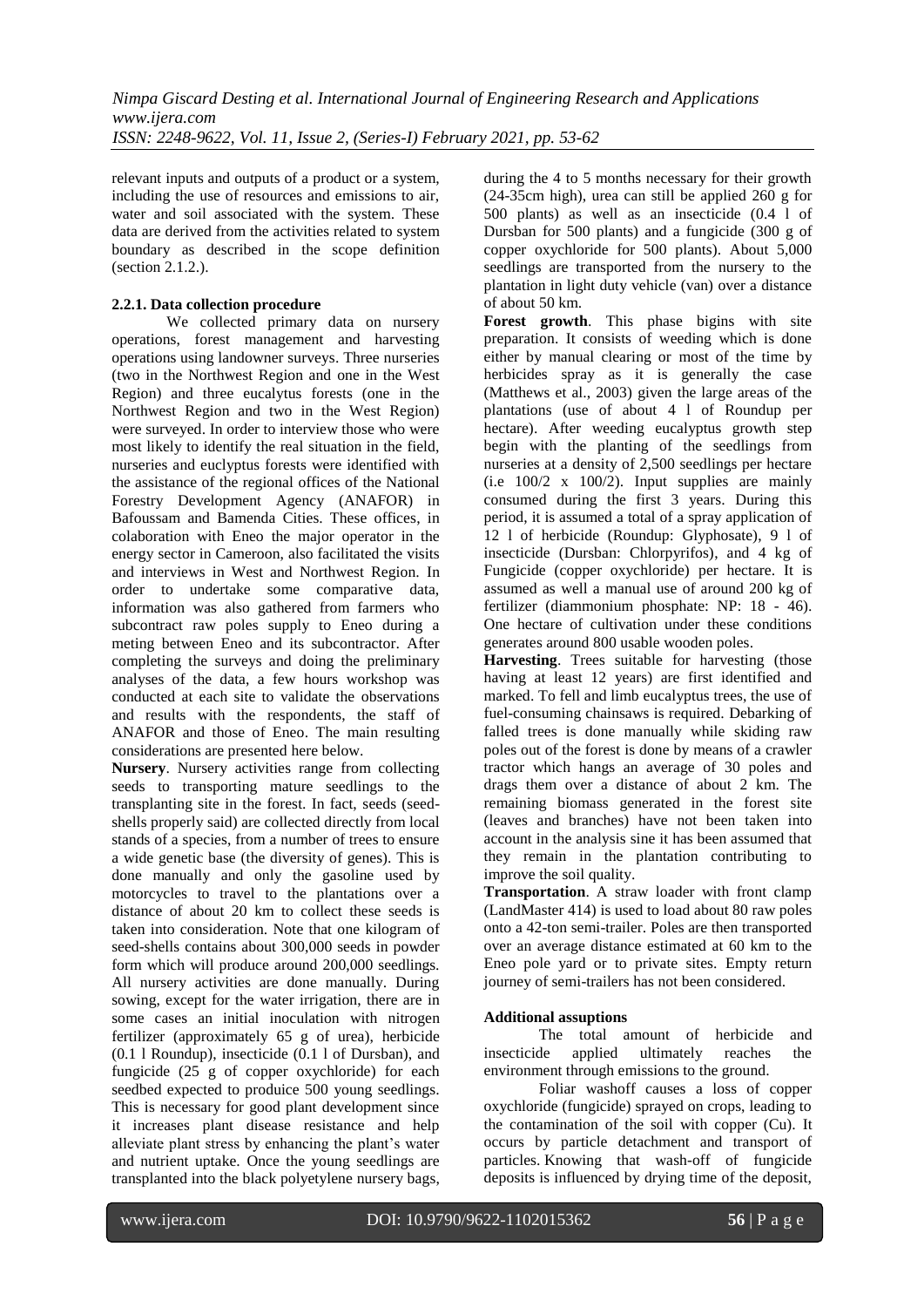rain intensity, and rain volume; we considered an average loss of 50% of the initiale sprayed quantity of copper oxychloride at the usual recommended dosage for crops [27, 28, 29].

A ratio of 1.5 l of fuel to fell and limb 25 trees is generally observed.

Other fuel and lubricants consumptions have been estimated based on Eneo's fuel and oil consumption monitoring sheets.

Approximately 42% of the nitrogen used ends up in the environment and 5% of phosphorus ends up in water.

Once compiled, the inventory data have been converted to a per FU and synthesized in Table 1.

| Table 1: Activity data per FU from forest operations for eucalyptus power poles in Cameroon |  |  |  |  |  |  |  |  |
|---------------------------------------------------------------------------------------------|--|--|--|--|--|--|--|--|
|---------------------------------------------------------------------------------------------|--|--|--|--|--|--|--|--|

| Activity stage                                                                                          | Unit | Value                     | Activity stage                     | Unit | Value                      |
|---------------------------------------------------------------------------------------------------------|------|---------------------------|------------------------------------|------|----------------------------|
| 1-Nursery                                                                                               |      |                           | 3-Harvesting                       |      |                            |
| Input                                                                                                   |      |                           | <i>Input</i>                       |      |                            |
| Fertilizer (Urea) for seedlings growth                                                                  | Kg   | 0.0033                    | Gasoline used by chainsaws         | kg   | 0.2304                     |
| Herbicide (Roundup)                                                                                     | L    | 0.0002                    | Diesel used by Crawler tractor     | kg   | 0.2263                     |
| Insecticide (Dursban)                                                                                   | L    | 0.0010                    | Lubricant used by Crawler tractor  | kg   | 0.0054                     |
| Fungicide (Cupper oxychloride)                                                                          | Kg   | 0.0035                    | Output                             |      |                            |
| Gasoline used for transport                                                                             | Kg   | 0.8448                    | Gas (emissions from gasoline)      | kg   | $\mathbf{a}$               |
| Output                                                                                                  |      |                           | Gas (emissions from diesel)        | kg   | $\overline{\phantom{a}}^a$ |
| $N$ (Urea)                                                                                              | Kg   | 0.0015                    | Gas (emissions from lubricant)     | kg   | $\mathbf{a}$               |
| Glyphosate (from herbicide)                                                                             | Kg   | 0.0005                    | 4-Transportation                   |      |                            |
| Chlorpyrifos (from insecticide)                                                                         | Kg   | 0.0024                    | Input                              |      |                            |
| Copper (from fongicide)                                                                                 | Kg   | 0.0006                    | Diesel used by Straw loader        | kg   | 0.2101                     |
| Gas (emission from gasoline)                                                                            | Kg   | $\mathsf{I}^{\mathrm{a}}$ | Lubricant used by Straw loader     | kg   | 0.0048                     |
| 2-Forest growth                                                                                         |      |                           | Diesel used by 42-ton semi-trailer | kg   | 2.2627                     |
| <b>Input</b>                                                                                            |      |                           | Lube used by 42-ton semi-trailer   | kg   | 0.0538                     |
| Herbicide (Roundup)                                                                                     | L    | 0.0064                    | Output                             | kg   |                            |
| Fertilizer $(NP:18-46)^b$                                                                               | Kg   | 0.4000                    | Gas (emissions from diesel)        | kg   | $\overline{\phantom{a}}^a$ |
| Insecticide (Dursban)                                                                                   | L    | 0.0036                    | Gas (emissions from lubricant)     | kg   | $\mathbf{a}$               |
| Fungicide (Cupper oxychloride)                                                                          | Кg   | 0.0080                    |                                    |      |                            |
| Output                                                                                                  |      |                           |                                    |      |                            |
| Glyphosate (from herbicide)                                                                             | Кg   | 0.0144                    |                                    |      |                            |
| Chlorpyrifos (from insecticide)                                                                         | Kg   | 0.0086                    |                                    |      |                            |
| Copper (from fongicide)                                                                                 | Kg   | 0.0014                    |                                    |      |                            |
| N (from Fertilizer NP)                                                                                  | Kg   | 0.0302                    |                                    |      |                            |
| P (from Fertilizer NP)                                                                                  | Kg   | 0.0092                    |                                    |      |                            |
| Gas (emissions from gasoline)                                                                           | Kg   | $\mathbf{a}$              |                                    |      |                            |
| <sup>a</sup> values to be calculated using the emission factors (see Table 2); $b$ diammonium phosphate |      |                           |                                    |      |                            |

#### **2.2.2. Emission inventory calculation**

In the Cameroonian context, some emission inventory data were not available. Therefore, as suggested by Jawjit et al. [25] and later applied in developing countries' context by Eshun et al. [17], all emissions were calculated as a function of production activities and the emission factors using equation (1):

*Emission = Activity x Emission Factor (1)*

Emission factor are predefined values used to estimate emissions to the environment. They relate the quantity of substances emitted from a source to some common activity associated with those emissions. Knowing that five impact categories were took into account, the emissions related to these impacts include  $CO<sub>2</sub>$ , CH<sub>4</sub> and N<sub>2</sub>O (global) warming) ;  $SO_2$  and NOx (acidification) ; nonmethane (NM)VOCs, CO, CH<sub>4</sub>, and NO<sub>X</sub> (smog);

 $NO_X$ ,  $NO_3$ ,  $PO_4^{3-}$  (eutrophication), and Cu,  $C_3H_8NO_5P$  (Glyphosate),  $C_9H_{11}Cl_3NO_3PS$ (Chlorpiryfos) (Ecotoxicity). Emission factors used in relation (1) and summarized in Table 2 have been adapted from Eshun et al. [17]

## **2.2.3. Impact categories calculation**

Equation (2) shows that the potential environmental impacts are usually calculated by accumulating the products of the individual emission inventory data multiplied by its characterization factors for the given impact category (Guinée and Heijungs, 1995):  $I_i = \sum_i E_i C F_{i,i}$ (2)

Where  $I_j$  is the j impact indicator,  $E_i$  the amount of the emitted compound i (emission) and  $CF_{i,i}$  the j characterization factor of the compound i.

Characterization factors represent the potential of a single emission or resource consumption to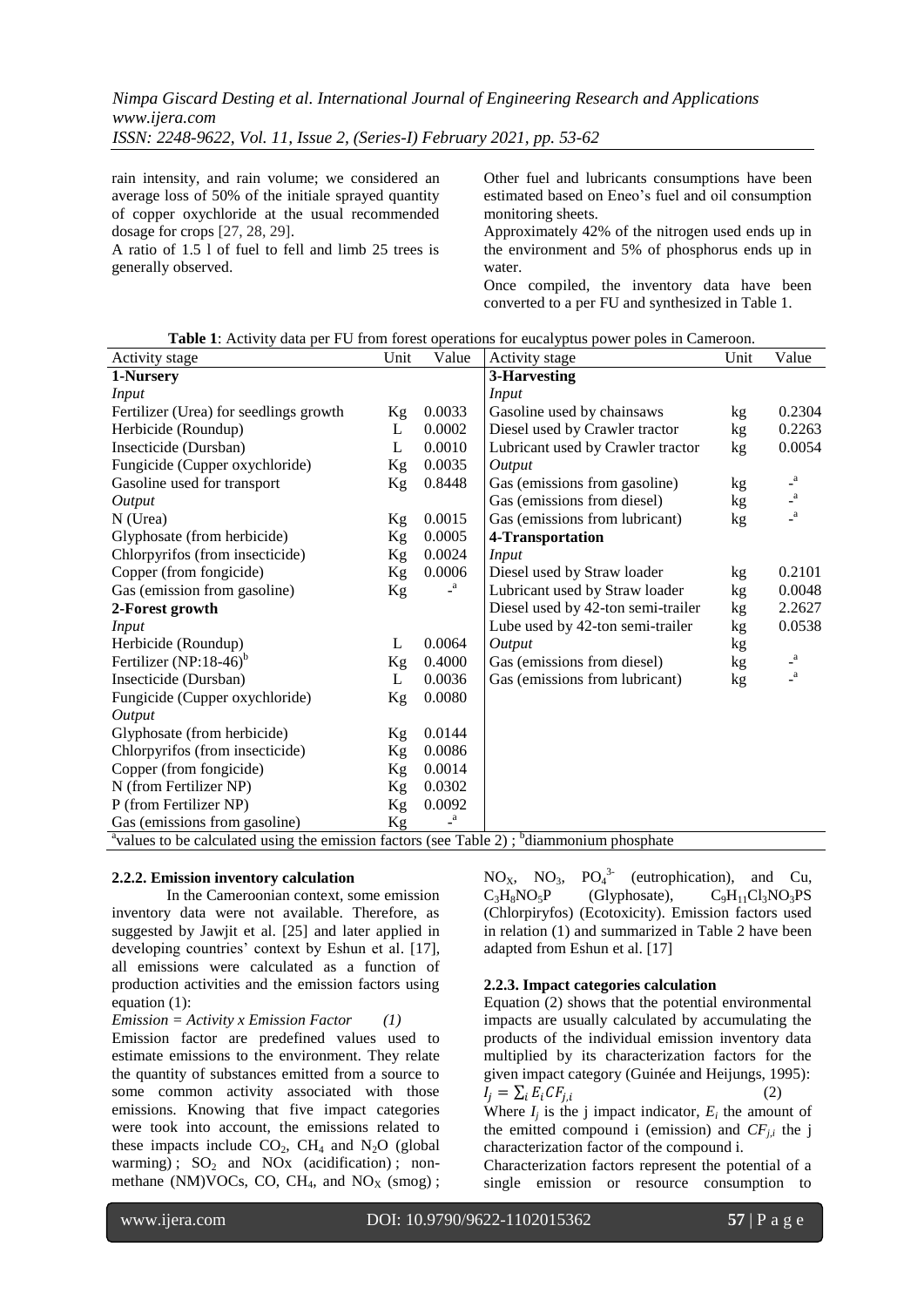contribute to a given impact category (ISO, 2006b). They have been summarized in Table 3.

| <b>Activity</b> area               | Compound                     |         | Unit               | Reference          |  |
|------------------------------------|------------------------------|---------|--------------------|--------------------|--|
|                                    | emitted                      | Factor  |                    |                    |  |
| Diesel use in harvesting           | CO <sub>2</sub>              | 3150.00 | $g/kg$ fuel        | $[30]$             |  |
| and transportation                 | CO                           | 15.00   | $g/kg$ fuel        | $[31]$             |  |
| operations                         | $N_2O$                       | 0.02    | $g/kg$ fuel        | $[30]$             |  |
|                                    | CH <sub>4</sub>              | 6.01    | $g/kg$ fuel        | $[30]$             |  |
|                                    | NOx                          | 50.00   | $g/kg$ fuel        | $[31]$             |  |
|                                    | <b>NMVOC</b>                 | 6.50    | $g/kg$ fuel        | $[31]$             |  |
|                                    | SO <sub>2</sub>              | 20.00   | $g/kg$ fuel        | $[31]$             |  |
| Gasoline use in nursery            | CO <sub>2</sub>              | 3172.31 | $g/kg$ fuel        | $\lceil 31 \rceil$ |  |
| and harvsting operations           | CO                           | 64.77   | $g/kg$ fuel        | $[31]$             |  |
|                                    | $N_2O$                       | 0.453   | $g/kg$ fuel        | $[31]$             |  |
|                                    | CH <sub>4</sub>              | 0.9     | $g/kg$ fuel        | $[31]$             |  |
|                                    | NOx                          | 9.76    | $g/kg$ fuel        | $[31]$             |  |
|                                    | <b>NMVOC</b>                 | 42.09   | $g/kg$ fuel        | $[31]$             |  |
| Lubricant use in harvesting        | CO <sub>2</sub>              | 2946.66 | $g/kg$ fuel        | $[32]$             |  |
| and Transportation operations      | $N_2O$                       | 0.02412 | $g/kg$ fuel        | $[32]$             |  |
|                                    | CH <sub>4</sub>              | 0.402   | $g/kg$ fuel        | $[32]$             |  |
| Nitrogen used                      | $N_2O$                       | 0.03    | $kg N2O-N/kg N$    | $[31]$             |  |
|                                    | NOx                          | 0.025   | kg NOx-N/kg N      | $[31]$             |  |
|                                    | NO <sub>3</sub>              | 0.35    | $kg NO3-N/kg N$    | $[31]$             |  |
| Phosphate used                     | PO <sub>4</sub> <sup>3</sup> | $0.2\,$ | kg $PO43 - P/kg P$ | $[31]$             |  |
| Fongicide <sup>c</sup>             | Copper                       | 350     | g/kg Fong.         | $[33]$             |  |
| Insecticide (Dursban) <sup>c</sup> | Chlorpyrifos                 | 480     | g/l Dursban        | $[33]$             |  |
| Herbicide (Roundup) $\textdegree$  | Glyphosate                   | 450     | $g/l$ Roundup      | $[33]$             |  |

| <b>Table 3:</b> Characterization factor applied to the forest operation |                                      |                                                              |                   |  |  |  |  |
|-------------------------------------------------------------------------|--------------------------------------|--------------------------------------------------------------|-------------------|--|--|--|--|
| Impact                                                                  | Compound                             | Characterization factor                                      | Reference         |  |  |  |  |
| category                                                                |                                      |                                                              |                   |  |  |  |  |
| Global                                                                  | Carbon dioxide $(CO2)$               | $1 \text{kg} = 1 \text{kg CO}_2$ -eq                         | $[31]$            |  |  |  |  |
| warming                                                                 | Methane $(CH_4)$                     | $1\text{kg} = 21\text{kg CO}_2$ -eq                          | [31]              |  |  |  |  |
|                                                                         | Nitrous oxide $(N_2O)$               | $1 \text{kg} = 310 \text{kg CO}_2$ -eq                       | [31]              |  |  |  |  |
| Acidification                                                           | Sulfure dioxide $(SO2)$              | $1\text{kg} = 1\text{kg SO}_2$ -eq                           | [34]              |  |  |  |  |
|                                                                         | Nitrogen oxide $(NOx)$               | $1 \text{kg} = 0.71 \text{kg SO}_2$ -eq                      | [34]              |  |  |  |  |
| Photochemical                                                           | Non-methane hydrocarbon (NMVOC)      | $1\text{kg} = 0.416\text{kg} C_2\text{H}_4\text{-eq}$        | $[35]$            |  |  |  |  |
| oxidant                                                                 | Carbon mono-oxide (CO)               | $1 \text{kg} = 0.0276 \text{kg} C_2H_4$ -eq                  | $\left[35\right]$ |  |  |  |  |
|                                                                         | Methane (CH4)                        | $1 \text{kg} = 0.006 \text{kg} C_2H_4$ -eq                   | $[35]$            |  |  |  |  |
|                                                                         | Nitrogen oxide $(NO_x)$              | $1 \text{kg} = 0.028 \text{kg C}2H4$ -eq                     | $\left[35\right]$ |  |  |  |  |
| Ecotoxicity                                                             | Copper (Cu)                          | $1\text{kg} = 14.4\text{kg}$ 1,4-DB-eq                       | $[36]$            |  |  |  |  |
|                                                                         | Chlorpyrifos $(C_9H_{11}Cl_3NO_3PS)$ | $1 \text{kg} = 14.5 \text{ kg } 1.4 \text{-DB-eq}$           | [36]              |  |  |  |  |
|                                                                         | Glyphosate $(C_3H_8NO_5P)$           | $1 \text{kg} = 0.0149 \text{ kg } 1.4 \text{-}DB \text{-}eq$ | [36]              |  |  |  |  |
| Eutrophication                                                          | Nitrate $(NO3)$                      | $1 \text{kg} = 0.1 \text{ kg } \text{PO}_4^{3}$ -eq          | [34]              |  |  |  |  |
|                                                                         | Oxyde d'azote $NOx$                  | $1 \text{kg} = 0.13 \text{ kg} \text{ PO}_4^{3}$ -eq         | [34]              |  |  |  |  |
|                                                                         | Phosphate $(PO43)$                   | $1 \text{kg} = 1 \text{ kg } \text{PO}_4^{3}$ -eq            | [34]              |  |  |  |  |

# **III. RESULTS AND DISCUSSION**

The impact indicator values at each of the four forest operation stages are reported below in respective sections. They are obtained from LCI and are presented below.

## **3.1. Environmental Emissions**

The results of emission calculations have been expressed in kg of pollutant either emitted or generated from a product line of the forest operations per functional unit and summarized on Table 4.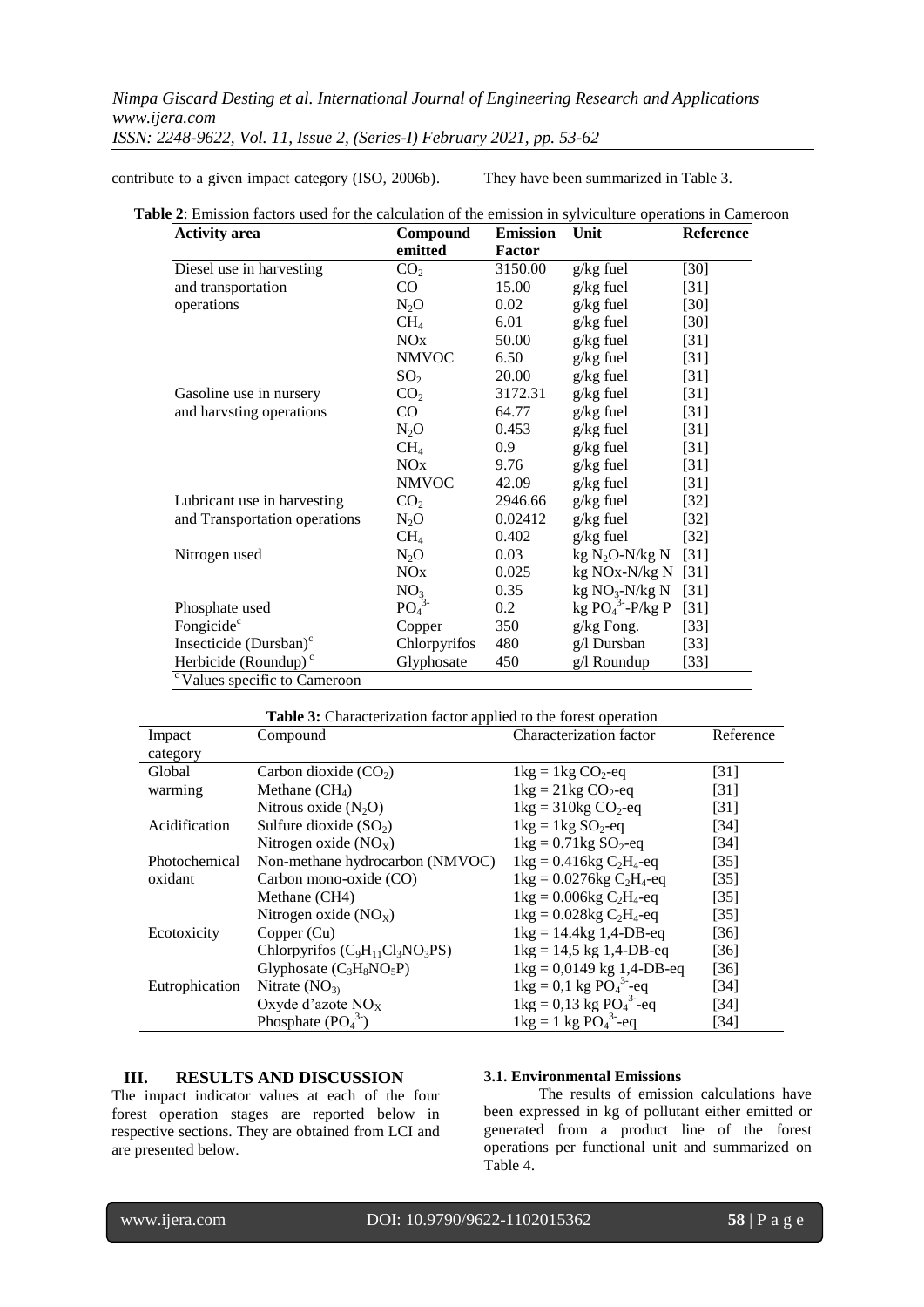This result shows that the production and combustion of fuels generate a range of air emissions and soil damages (Table 4).  $CO<sub>2</sub>$  appears as the largest emitter from each process stage. The impact categories are computed from these environmental emission values.

|                                      | <b>Forest operation stage</b> |          |                   |                       |              |  |
|--------------------------------------|-------------------------------|----------|-------------------|-----------------------|--------------|--|
| <b>Actif compound</b>                | <b>Nursery</b>                | Forest   | <b>Harvesting</b> | <b>Transportation</b> | <b>Total</b> |  |
|                                      |                               | growth   |                   |                       |              |  |
| CO <sub>2</sub>                      | 0.267997                      | 0.000000 | 1.459536          | 7.962313              | 9.689846     |  |
| $N_2O$                               | 0.000083                      | 0.000907 | 0.000109          | 0.000051              | 0.001150     |  |
| CH <sub>4</sub>                      | 0.000076                      | 0.000000 | 0.001569          | 0.014886              | 0.016531     |  |
| CO                                   | 0.005472                      | 0.000000 | 0.018317          | 0.037093              | 0.060882     |  |
| <b>NMVOC</b>                         | 0.003556                      | 0.000000 | 0.011168          | 0.016074              | 0.030798     |  |
| NOx                                  | 0.000862                      | 0.000756 | 0.013562          | 0.123643              | 0.138823     |  |
| SO <sub>2</sub>                      | 0.000000                      | 0.000000 | 0.004526          | 0.049457              | 0.053983     |  |
|                                      | 0.000000                      | 0.001840 | 0.000000          | 0.000000              | 0.001840     |  |
| NO <sub>3</sub>                      | 0.000523                      | 0.10584  | 0.000000          | 0.000000              | 0.011107     |  |
| $C_3H_8NO_5P$ (Glyphosate)           | 0.000450                      | 0.014400 | 0.000000          | 0.000000              | 0.014850     |  |
| $C_9H_{11}NO_3PSCl_3$ (Chlorpyrifos) | 0.002400                      | 0.008640 | 0.000000          | 0.000000              | 0.011040     |  |
| Cu                                   | 0.000613                      | 0.001400 | 0.000000          | 0.000000              | 0.002013     |  |
| PO <sub>4</sub> <sup>3</sup>         |                               |          |                   |                       |              |  |

#### **3.2. Environmental impact categories**

The impact category values at each of the four forest operation stages, and a total for the gate-to-grave life cycle are summarized in Table 5.

| Table 5: Forest operations' environmental impacts per FU and by life stage |  |  |  |  |  |  |
|----------------------------------------------------------------------------|--|--|--|--|--|--|
|----------------------------------------------------------------------------|--|--|--|--|--|--|

| <b>Impact category</b>              |                | <b>Forest operation stage</b> | Cradle-          |                   |                       |           |
|-------------------------------------|----------------|-------------------------------|------------------|-------------------|-----------------------|-----------|
|                                     | Unit           | <b>Nursery</b>                | Forest<br>growth | <b>Harvesting</b> | <b>Transportation</b> | to-gate   |
| Global Warming                      | $kg CO2$ -eq   | 0.295360                      | 0.281232         | 1.526293          | 8.290678              | 10.393563 |
| Acidification                       | $kg SO2-eq$    | 0.000612                      | 0.000536         | 0.014155          | 0.137244              | 0.152547  |
| Photochemical oxidant $kg C2H4$ -eq |                | 0.001630                      | 0.000021         | 0.005463          | 0.011143              | 0.018257  |
| Ecotoxicity                         | $kg$ 1,4-DB-eq | 0.043627                      | 0.145654         | 0.000000          | 0.000000              | 0.189281  |
| Eutrophication                      | $kg PO43-eq$   | 0.000164                      | 0.002997         | 0.001763          | 0.016074              | 0.020998  |

**Global warming.** Approximately 10.40 kg of greenhouse gas was emitted per FU of eucalyptus produced in Cameroun (Table 5). Harvesting and transportation operations were identified as the main life stages responsible for emissions that contribute to global warming. Despite the differences of study conditions, namely the countries, the tree species, the management practices, the aims, the allocation procedures, the assumptions, and the system boundaries; this value can be considered in a range with those of other utility pole LCAs. In fact, Bolin and Smith [37] found in their pole production stage 44 lb  $CO_2$ -eq (around 20 kg  $CO_2$ -eq). This difference could be due to the fact that these authors introduced into their system boundaries considerations such as kiln drying, chemicals production for pole preservation, site preparation using a tractor…

**Acidification.** The total per FU acidifying emissions from  $SO_2$  and NO<sub>x</sub> were calculated to be 0.15 kg  $SO_2$ -equivalents (Table 5). As it has been the case to

the global warming, transportation and harvesting operations were identified as the main life stages responsible for emissions that contribute to this impact category

**Photochemical oxidant.** This impact category is affected by hydrocarbon emissions associated to the incomplete combustion of fossil fuels. Therefore photochemical oxidant emissions are closely related to fuel use. In this impact category, the transportation operations subsystem remains the most important contributor and its contribution adds to 61% of the total. On the contrary, forest growth has the lowest impact due the non-use of fuel. The total emissions of tropospheric ozone precursor compounds have been determined to be about 0.0183 kg ethylene-eq/FU. Among the four main components of tropospheric ozone precursors – NMVOC, CO, CH4 and NO<sub>x</sub> – it has been found that NOx is the main contributor and accounts for 56% of the present impact category score in terms of  $C_2H_4$ -equivalent.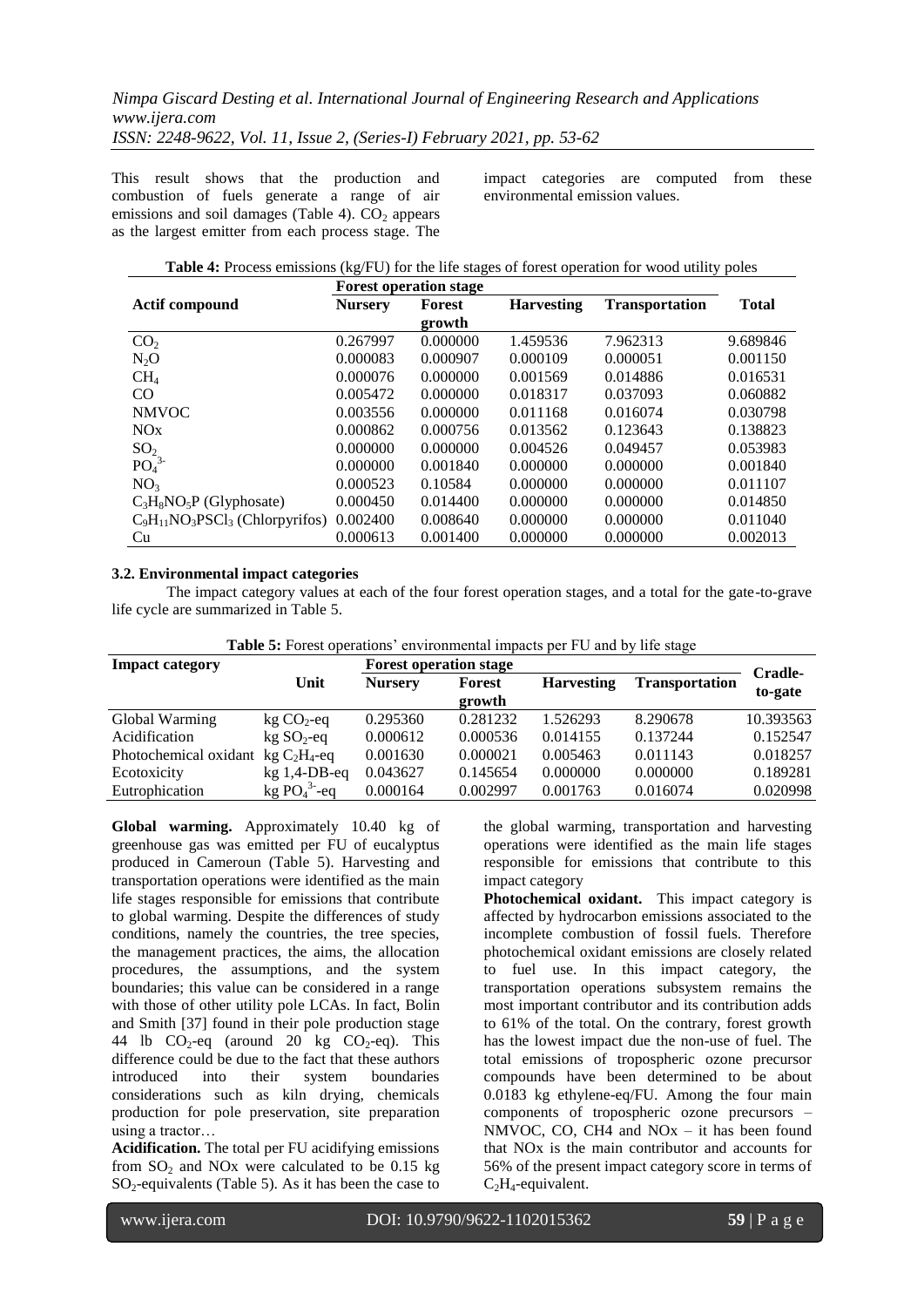**Ecotoxicity.** The total emissions of ecotoxicity compounds are about 0.19 kg 1,4-DB-eq/FU. In general, this impact category assesses the toxicity derived from chemicals (mainly metals) at terrestrial, marine and freshwater levels. In the case of the terrestrial ecotoxicity, as it has been considered in this study, both nursery and forest growth stages are the main contributors with a respective contribution of 23% and 77%. Contrary to the other assessed impact categories, it is shown that only this impact category points out the forest growth life cycle stage as a significant impact bearer throughout the forest operations for wood pole.

**Eutrophication.** Eutrophying emissions from this study, about  $0.021$  kg  $PO<sub>4</sub><sup>3</sup>$  kg equivalent of eutrophying compounds, was found to be discharged per FU. Transportation is responsible for the largest proportion of this impact category.

Since the magnitude of all the above underlined impact categories were expressed in different units and therefore cannot be directly reported in a single figure, a simple approach to see what processes have the greatest impact can be accomplished by inspecting the relative contributions as shown in Fig. 2



**Fig. 2**: Analysis of impact categorie contributions per forest operation stage

With the exception of ecotoxicity, the other impact categories related to forest operations for wood poles are largely due to transportation.

# **IV. CONCLUSION**

The cradle-to-gate life-cycle assessment reported in this study is the first to profile forest operations for wood poles dedicated for power distribution lines in a sub-saharan African country. In addition, the study is presented as one of the ground works in the field of LCA for wood-based products in Cameroon.

According to the environmental results obtained, the following conclusions can be pointed out, knowing that as with all LCIs and LCAs, the conclusions are influenced and constrained by the assumptions made.

 LCI data for Cameroon with regard to forest operation were as to yet limitedly available. Thus, in spite of the fact that this study was based both on two over ten Cameroonian regions experience and on worldwide used primary emission data, it yielded good quality data to forest industry LCA research in third world.

 With regard to assessed impact categories, the following scores of 10.40 kg  $CO<sub>2</sub>$ -eq for global warming,  $0.15$  kg SO<sub>2</sub>-eq for acidification,  $0.018$  kg  $C<sub>2</sub>H<sub>4</sub>$ -eq for photochemical ozone formation, 0.19 kg 1,4-DB-eq, for ecotoxicity, and 0.02 kg  $PO<sub>4</sub><sup>3</sup>$  for eutrophication have been recorded as values of a functional unit in forest operations dedicated to the production of wood utility poles.

 Operations related to the transportation have been identified as the most environmentally<br>harmful with regard to global warming. harmful with regard to global warming, acidification, photochemical ozone formation, and eutrophication while forest growth life stages recorded the highest values in ecotocixity.

■ The combustion of fuels has been found to be the most important source of pollution related to greenhouse gases, smog precursors, acidification and eutrophication compounds, with  $CO<sub>2</sub>$ , and NO<sub>x</sub> being the most important pollutants.

The results for this study were also heavily influenced by the non-mechanization of forestry operations related to eucalyptus production in Cameroon context. This led to relatively low impact category values compared to results obtained in similar studies performed in other contexts.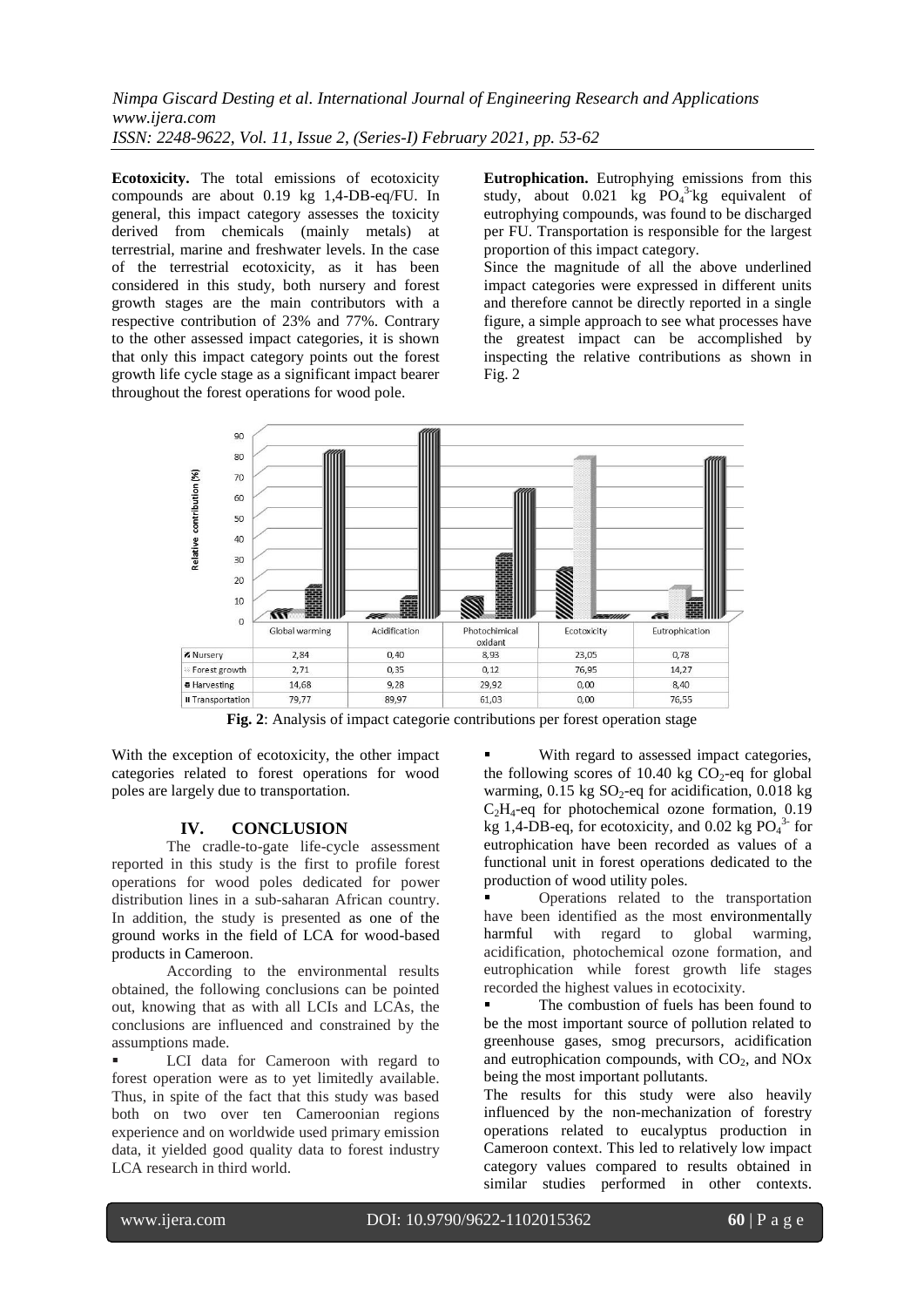Although we can say that this production activity is clean, it should still be noted that with vehicles in good conditions, with a lower rate of fuel consumed, these activities would be even cleaner.

### **ACKNOWLEDGMENTS**

The work upon which this paper is based was made possible thanks to the logistical support of the regional offices of the National Forestry Development Agency (ANAFOR in Bafoussam and Bamenda Cities) and Eneo (the major operator in the energy sector in Cameroon) given the unstable security context of the Northwest region of Cameroon. Moreover, eucalyptus nursery and forest owners's participation was essential in achieving the goals of this study. To all of them, we express our gratitude.

#### **REFERENCES**

- [1]. Tchanou Z., *Les eucalyptus et leur avenir en Afrique tropicale*, Diplôme de maître ès Sciences, Univ Laval, Canada, 1975.
- [2]. Njoukam R., *Sylvicultures d'Eucalyptus saligna en savane d'altitude (province de l'Ouest et du Nord Ouest du Cameroun)*, Rapport technique, antenne de recherche forestière de Foumban, Cameroun, 1989.
- [3]. Eneo, 2018-Annual Report: Towards modernizing electricity distribution, 2019.
- [4]. Azapagic A., Life cycle assessment and its application to process selection, design and optimisation. *Chem. Eng. J. 73(1):* 1999, 1- 21.
- [5]. González-García S., Staffan B., Gumersindo F., Ma Teresa M., Comparative environmental assessment of wood transport models A case study of a Swedish pulp mill, *Science of the Total Environment 407*: 2009, 3530–3539.
- [6]. Benoît G., Nicolas Nguyen T., Pauline M., Estelle V., Life cycle assessment of eucalyptus short rotation coppices for bioenergy production in southern France, *GCB Bioenergy 5*, 2013, 30–42*.*
- [7]. Karjalainen T, Asikainen A Greenhouse gas emissions from the use of primary energy in forest operations and long-distance transportation of timber in Finland, *Forestry 6 9*: 1996, 215–228.
- [8]. White MK, Gower ST, Ahl DE, Life cycle inventories of roundwood production in northern Wisconsin: inputs into an industrial forest carbon budget, *For Ecol Manag 219:* 2005, 13–28.
- [9]. Sonne E Greenhouse gas emissions from forestry operations: a life cycle assessment, *J Environ Qual 35*: 2006, 1439–1450
- [10]. González-García S, Berg S, Feijoo G, Moreira MT, Environmental impacts of forest production and supply of pulpwood: Spanish and Swedish case studies. *Int J Life Cycle Assess 14*: 2009, 340–353.
- [11]. Kilpeläinen A, Alam A, Strandman H, Kellomäki S, Life cycle assessment tool for estimating net CO2 exchange of forest production, *GCB Bioenergy 3*: 2011, 461– 471.
- [12]. Cambria D, Pierangeli D, Application of a life cycle assessment to walnut tree (Juglans regia L.) high quality wood production: a case study in southern Italy, *J Cleaner Prod 23:* 2012, 37–46.
- [13]. González-García S, Krowas I, Becker G, Feijoo G, Moreira MT, Cradle-to-gate life cycle inventory and environmental performance of a Douglas-fir roundwood production in Germany, *J Cleaner Prod 54*: 2013, 244–252.
- [14]. England JR, May B, Raison RJ, Paul KI, Cradle-to-gate inventory of wood production from Australian softwood plantations and native hardwood forests: carbon sequestration and greenhouse gas emissions, *For Ecol Manag 302:* 2013, 295–307.
- [15]. Abbas, D., Handler, R., Life-cycle assessment of forest harvesting and transportation operations in Tennessee, *J. Clean. Prod. 176*: 2018, 512 –520.
- [16]. Eric R. L., Kevin J. L., Selected Environmental Impacts of Forest Harvesting Operations with Varying Degree of Mechanization, *Croat. j. for. Eng*: 2019, 40,  $\mathcal{D}$
- [17]. Eshun J. F., Potting J., Leemans R., Inventory analysis of the timber industry in Ghana. *Int J Life Cycle Assess 15*: 2010, 715–725.
- [18]. Eshun J.F., Potting J., Leemans R., LCA of the timber sector in Ghana : preliminary life cycle impact assessment (LCIA). *Int J Life Cycle Assess 16*: 2011, 625–638.
- [19]. Njankouo J. M., Nimpa G. D., Ntamack D., Tamo T. T., Environmental Profile of CBA (Copper-Boron-Azole)-Treated Wooden Utility Poles: A Developing Country Case. *IOSR Journal of Environmental Science, Toxicology and Food Technology*, *Vol 11 (5) Ver. II,* 2017, PP 12-23.
- [20]. Nimpa G. D., *Profil environnemental et durabilité des poteaux bois en Eucalyptus utilisés comme supports des lignes électriques aériennes*, *Thèse de Doctorat/Ph.D en Sciences de l'Ingénieur, Option Génie civil, Université de Yaoundé I,*